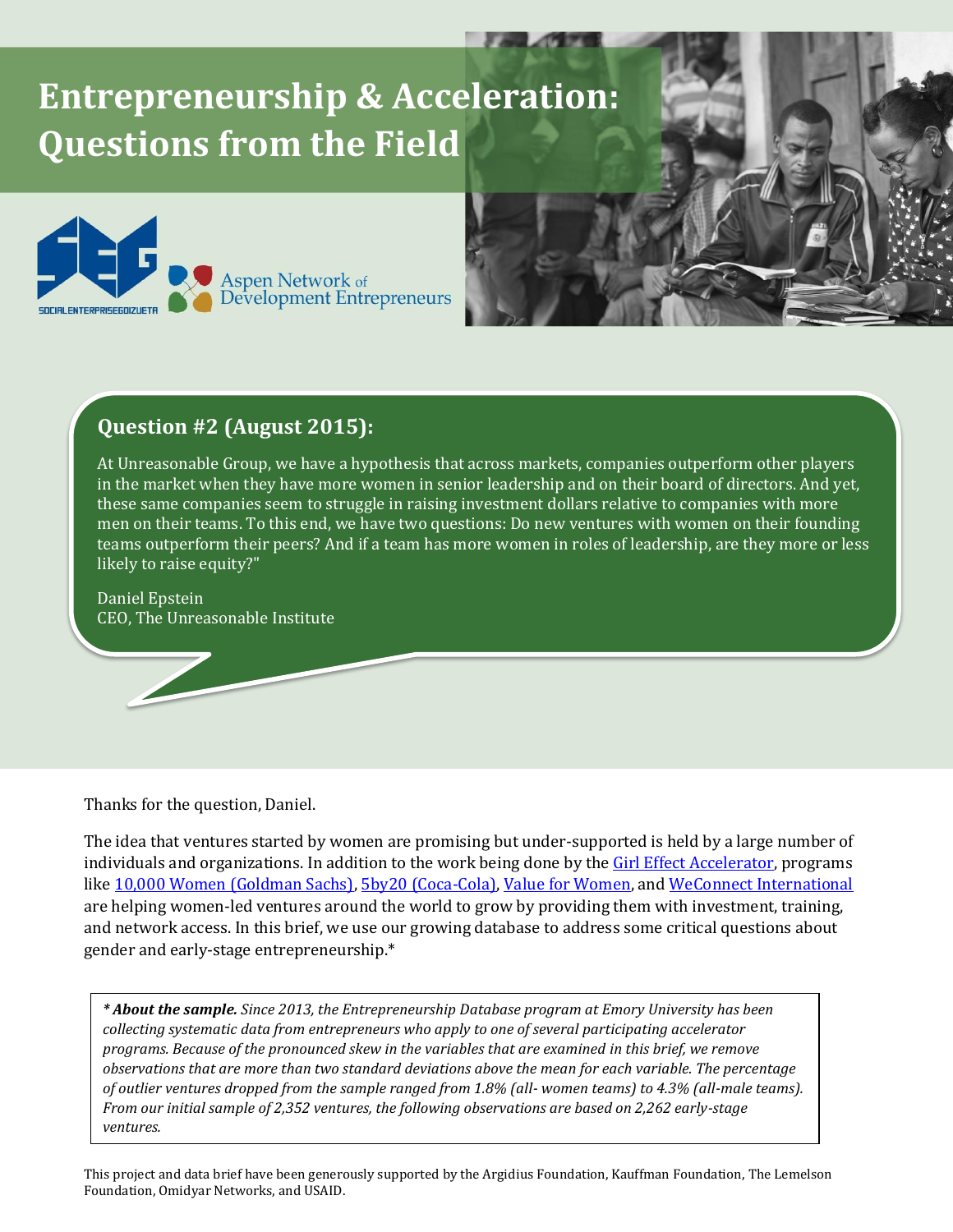We begin with observations about the relative frequency of founding teams with differing gender compositions. Then, we examine the average revenue and employment performance of ventures with and without women on their founding teams. This is followed by a similar look at differences in early-stage financing outcomes. After honing in on the incidences of prior entrepreneurial experience, we close by showing that the accelerator programs in our sample are – intentionally or otherwise – addressing gender biases by accepting women-led ventures at a higher rate.

**Gender composition of founding teams.** Just under half of the ventures in our sample have at least one woman on their founding teams (Figure 1). Of these 1,110 ventures, slightly more than one-third are mixed-gender teams with a man listed as the first founder (N=458). The remainder is split evenly between mixed-gender teams with a woman listed as the first founder (327), and all-female founding teams (325).



## Figure 1: Gender Composition of Founding Teams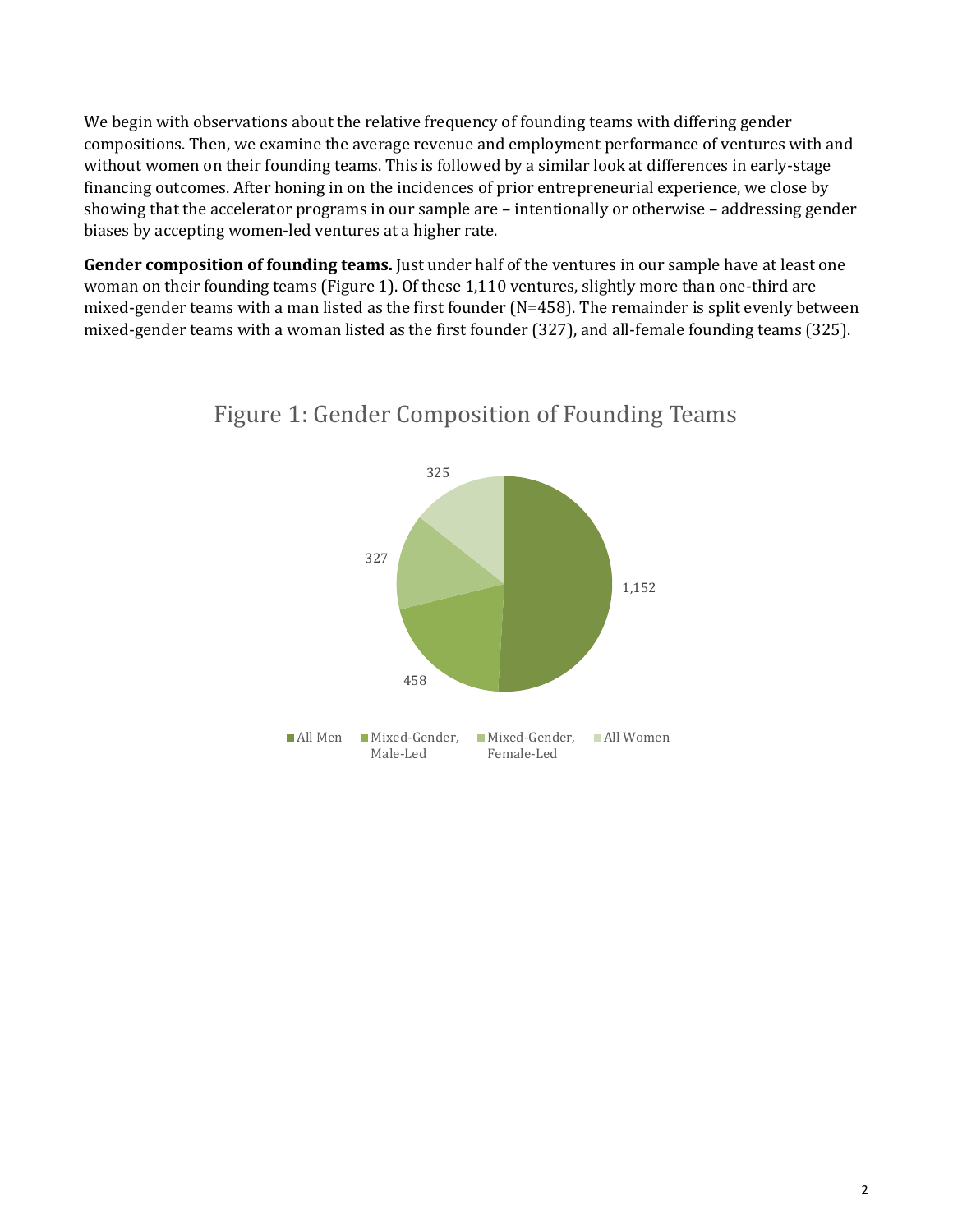**(Small) performance advantages for ventures with women founders.** Two common indicators of earlystage venture performance are revenue and employment levels. Average revenues are higher among ventures with women on their founding teams, although this difference is not statistically significant (Figure 2). Among ventures with at least one woman founder, mixed teams with male leads outperform mixed teams with female leads, which outperform all-female teams. The same pattern is revealed when we shift focus to the number of prior-year full-time employees (Figure 3).



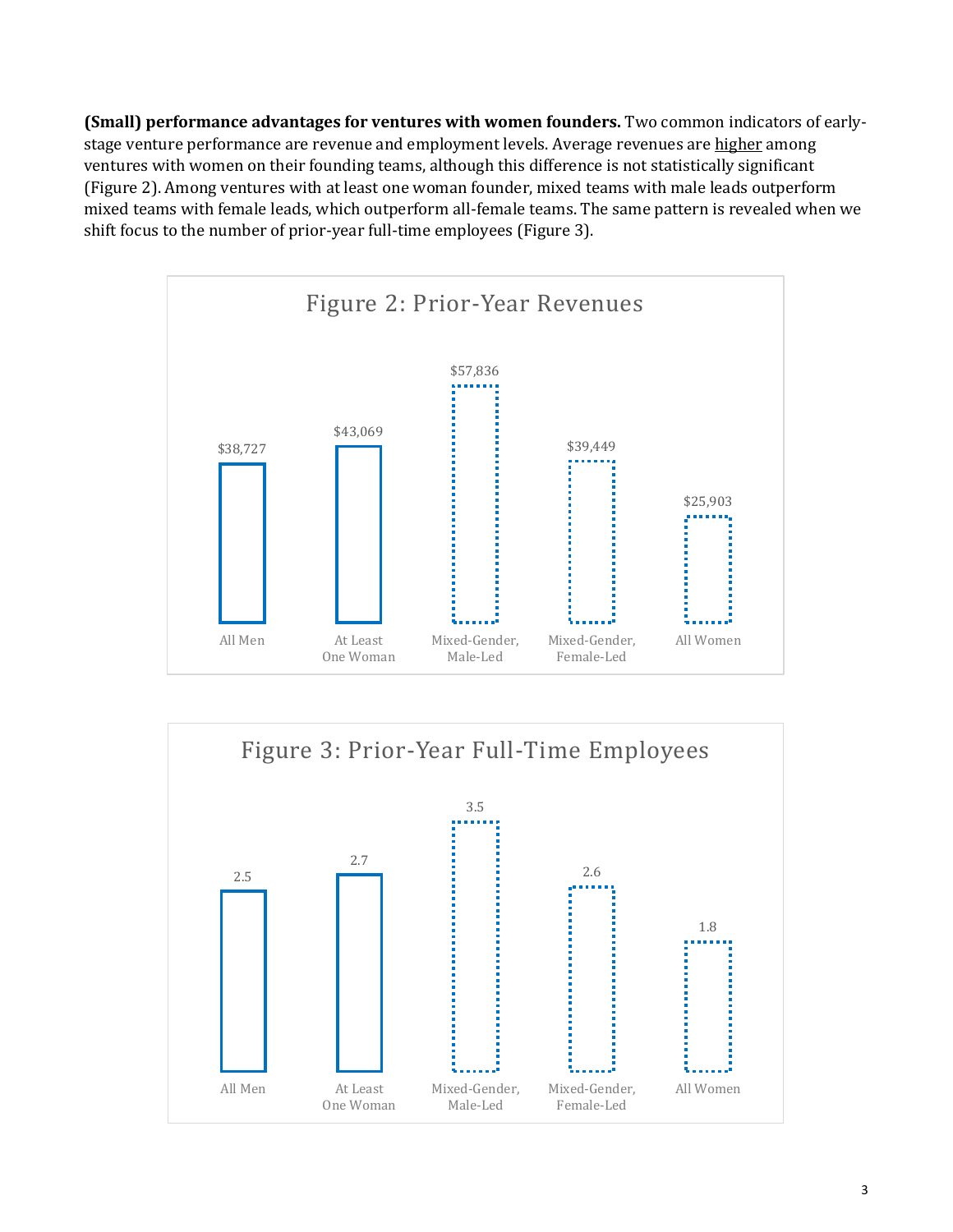**Gender influences start-up financing.** The average venture in our sample reported \$5,468 of prior year equity investment, \$3,290 of prior year debt, and \$5,686 of prior year philanthropic support. When we sum these three types of start-up financing, we find that founding teams with at least one woman received marginally lower prior year financial support; an average of \$14,059 compared to \$14,814 for all-male teams (Figure 4). However, the all-female teams were at a considerable disadvantage compared to both categories of mixed-gender teams.



The pattern changes, however, when we isolate the three different types of early-stage capital. Notwithstanding the small revenue and hiring advantages among ventures with at least one woman founder, their average prior-year equity investment is significantly lower (Figure 5). Average levels for the two categories of mixed-gender teams are lower than the average for all-male teams. The all-female teams dramatically underperform their all-male counterparts, with average reported equity investments of just \$2,177. The corresponding differences for prior-year debt financing are not dramatic, although all-female teams again perform worse than teams with all or some male founders.

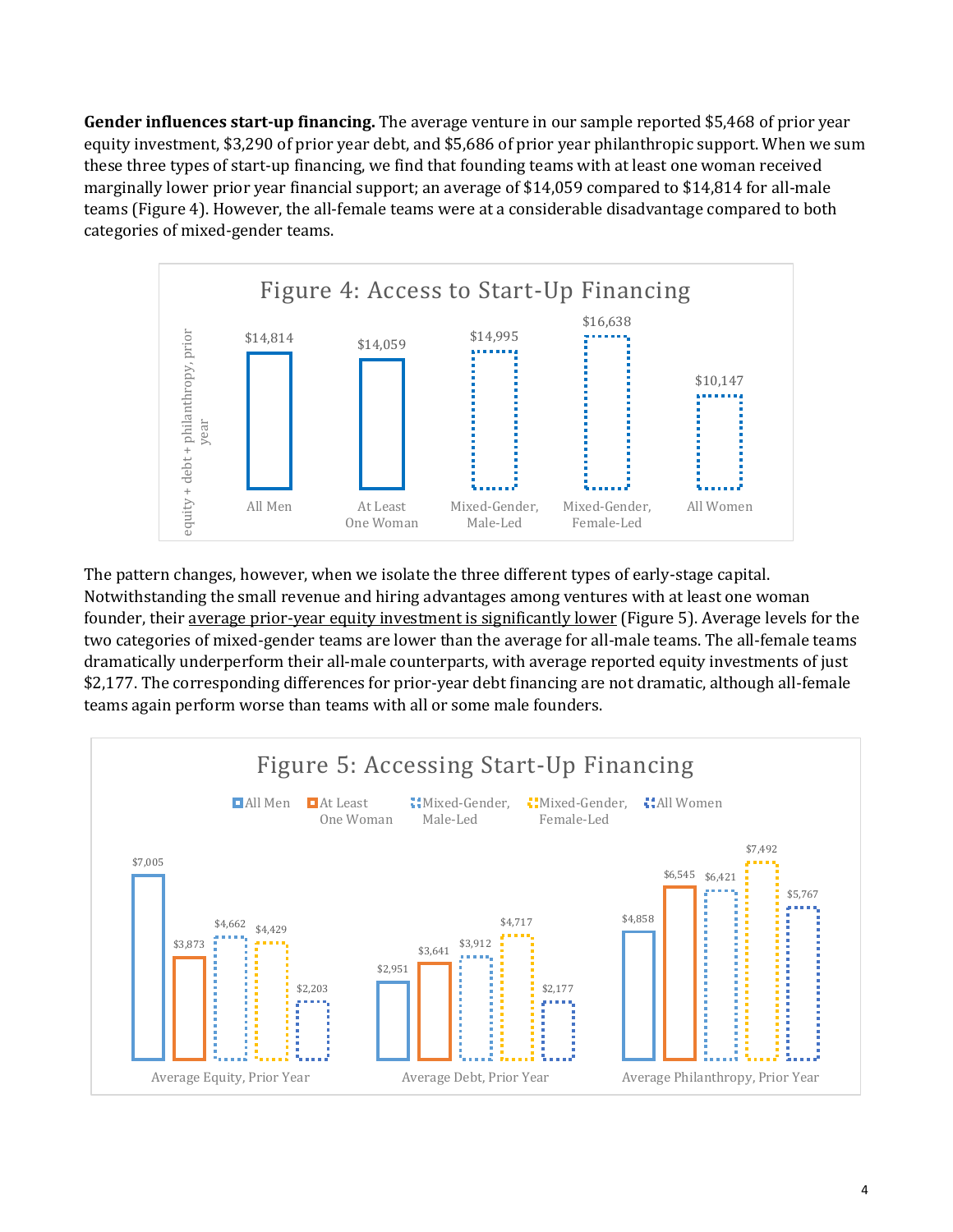A different pattern emerges with prior-year philanthropy, which is higher for ventures with women on their founding teams; \$6,545 compared to \$4,858. The biggest philanthropic advantage is found among mixed-gender teams with female leads.

**The equity investment bias is especially salient in the developed world.** We also looked for differences in the gender-based equity investment bias across high-income countries and the developing countries represented by ANDE. While ventures with female founders have lower average equity investment in both sub-samples, the bias is larger (and statistically significant) in the high-income countries (Figure 6).



**Entrepreneurial experience factors into the equation.** One variable that tends to influence the performance of early-stage ventures is the amount of prior entrepreneurial experience on the founding team. We counted the total number of prior for-profit and nonprofit start-up experiences reported by each of the sampled teams. Overall, there are no salient differences between entrepreneurial experience levels reported by all-male teams, compared to those with women. However, all-female founding teams tend to report significantly lower levels of prior start-up experience (Figure7).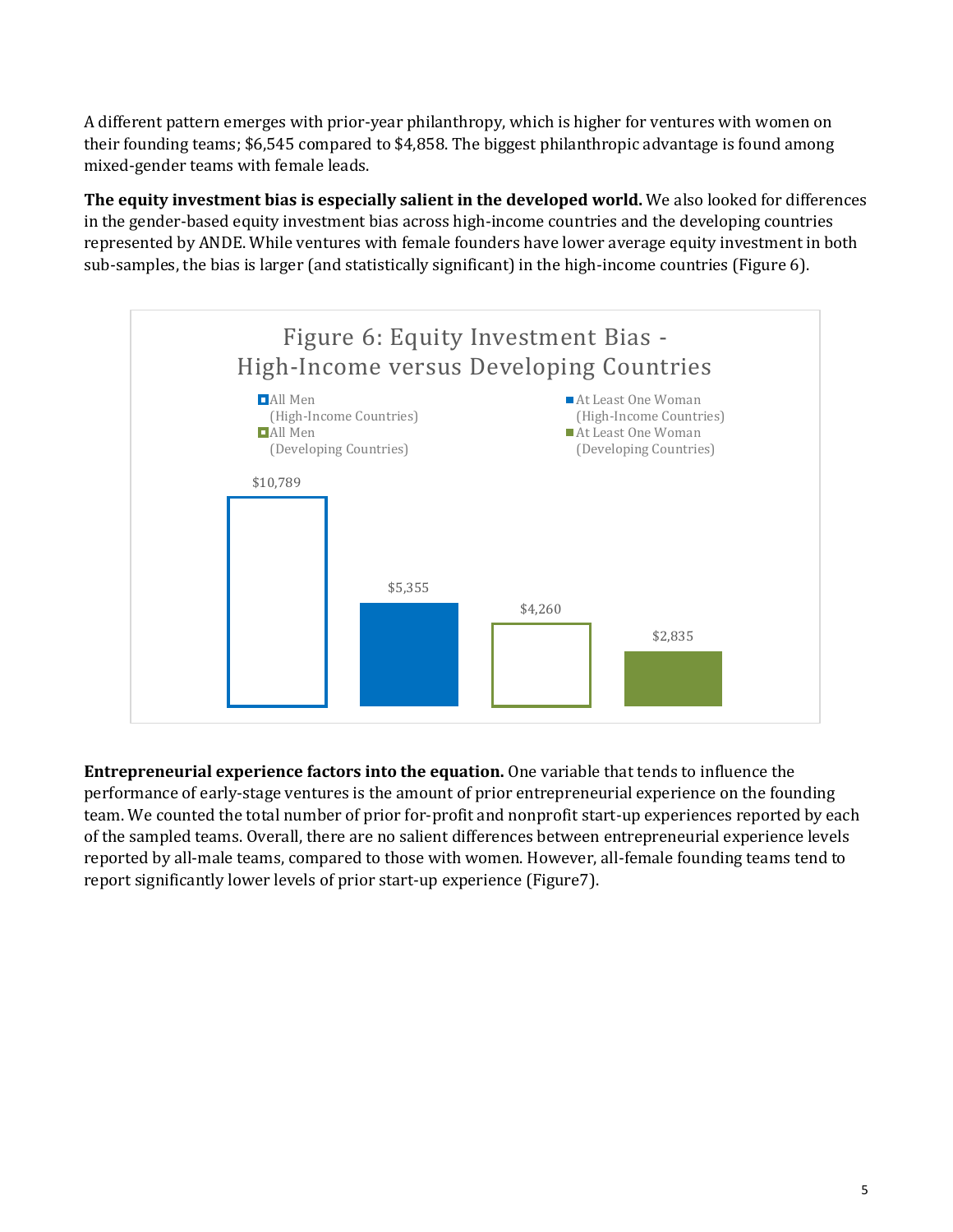

Figure 8 shows that the equity investment bias is considerably more prevalent among the experienced teams. Without prior entrepreneurship experience, the equity investment deficit for founding teams that include women is \$528 (\$3,242 minus \$2,714). For teams that have prior start-up experience, the equity investment bias is more than seven times greater; \$4,076.